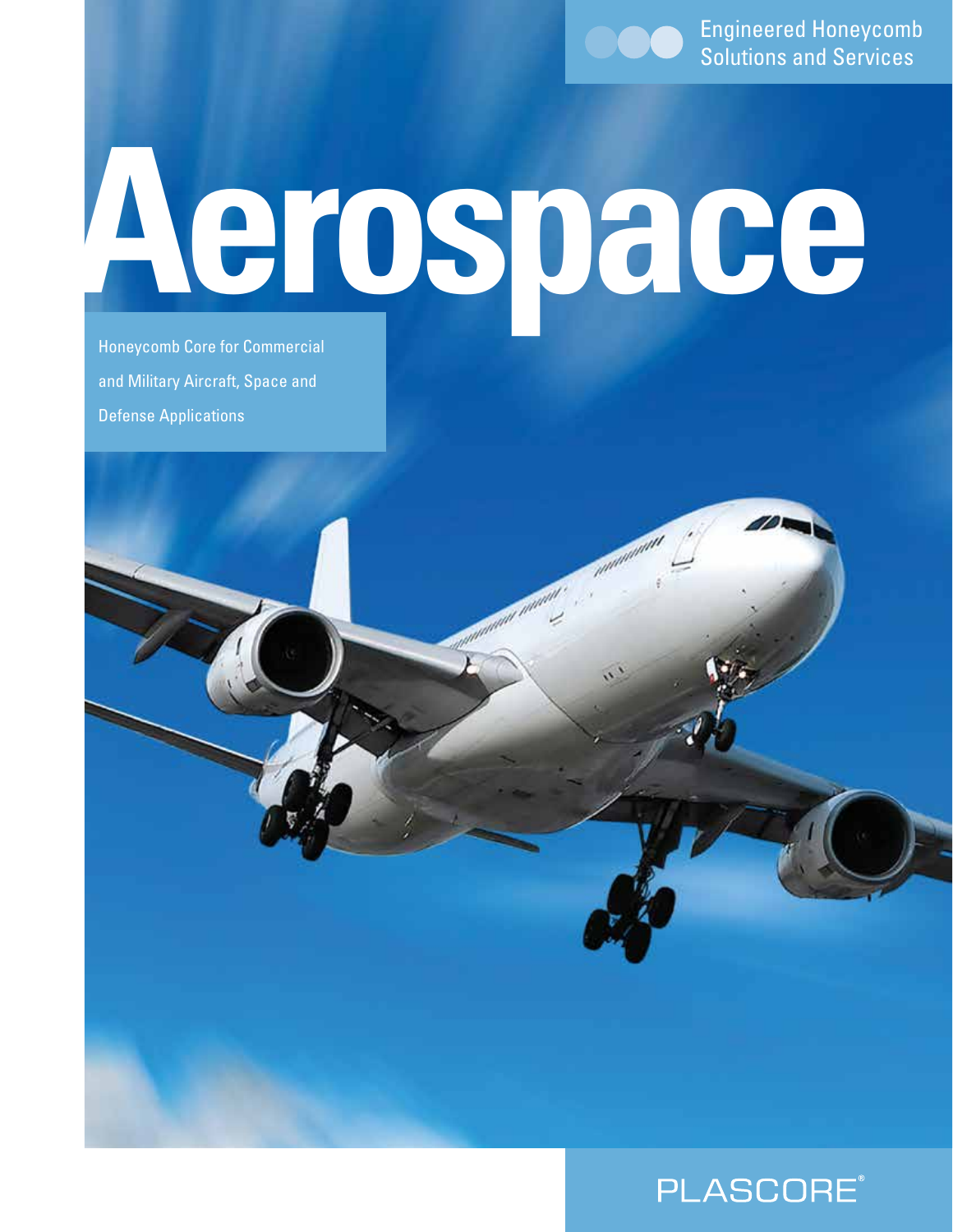# **Plascore Honeycomb Core**

# For Commercial, Defense and Space Applications

Plascore is a global manufacturer in advanced honeycomb core. Plascore honeycomb core is used in a wide range of applications, wherever high strengthto-weight, dampening and dimensional accuracy are critical characteristics.

In commercial and defense aerospace industries, Plascore Aluminum, Nomex® and Kevlar® honeycomb meet manufacturers' specifications for use throughout structures, control surfaces and interior components. Plascore's breathable metallic core is ideal for satellite structures.

Our reputation and presence in the global aerospace industry is evident in lasting and dedicated relationships with numerous customers worldwide.

#### **Plascore Honeycomb Core is :**

- **• High Strength**
- **• Light Weight**
- **• Flame Resistant**
- **• Cost Effective**
- **• Moisture & Corrosion Resistant**
- **• Suitable for Custom/Machined Shapes**

Energy Absorbing Seats Side Walls Tail Rotor Blades Main Rotor Blades

 With value-added capabilities and modern manufa turing facilities in the US and Europe, Plascore supports aerospace engineering and assembly plants throughout the world.

> Make your composite structures lighter, stiffer and stronger... Build with Plascore.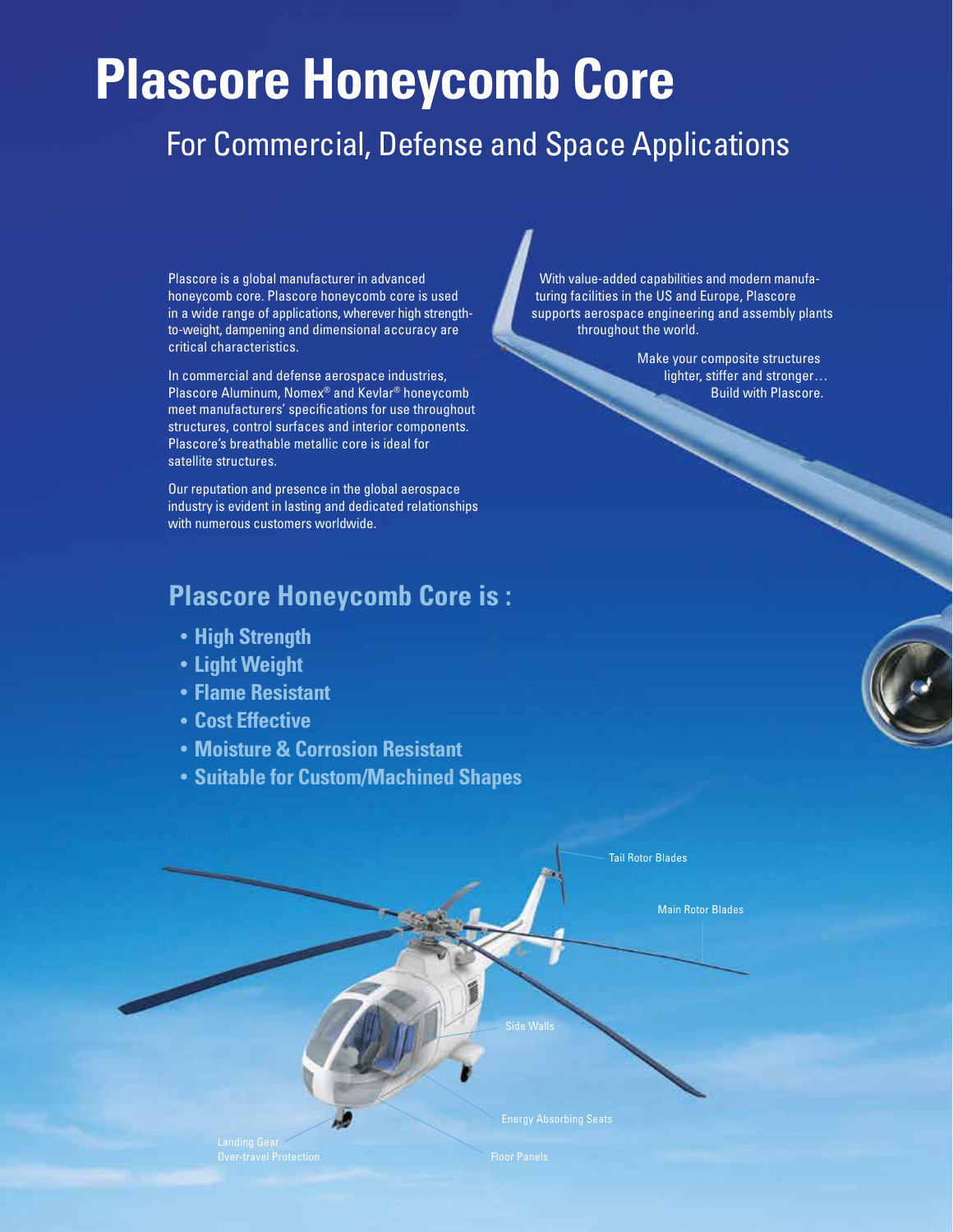

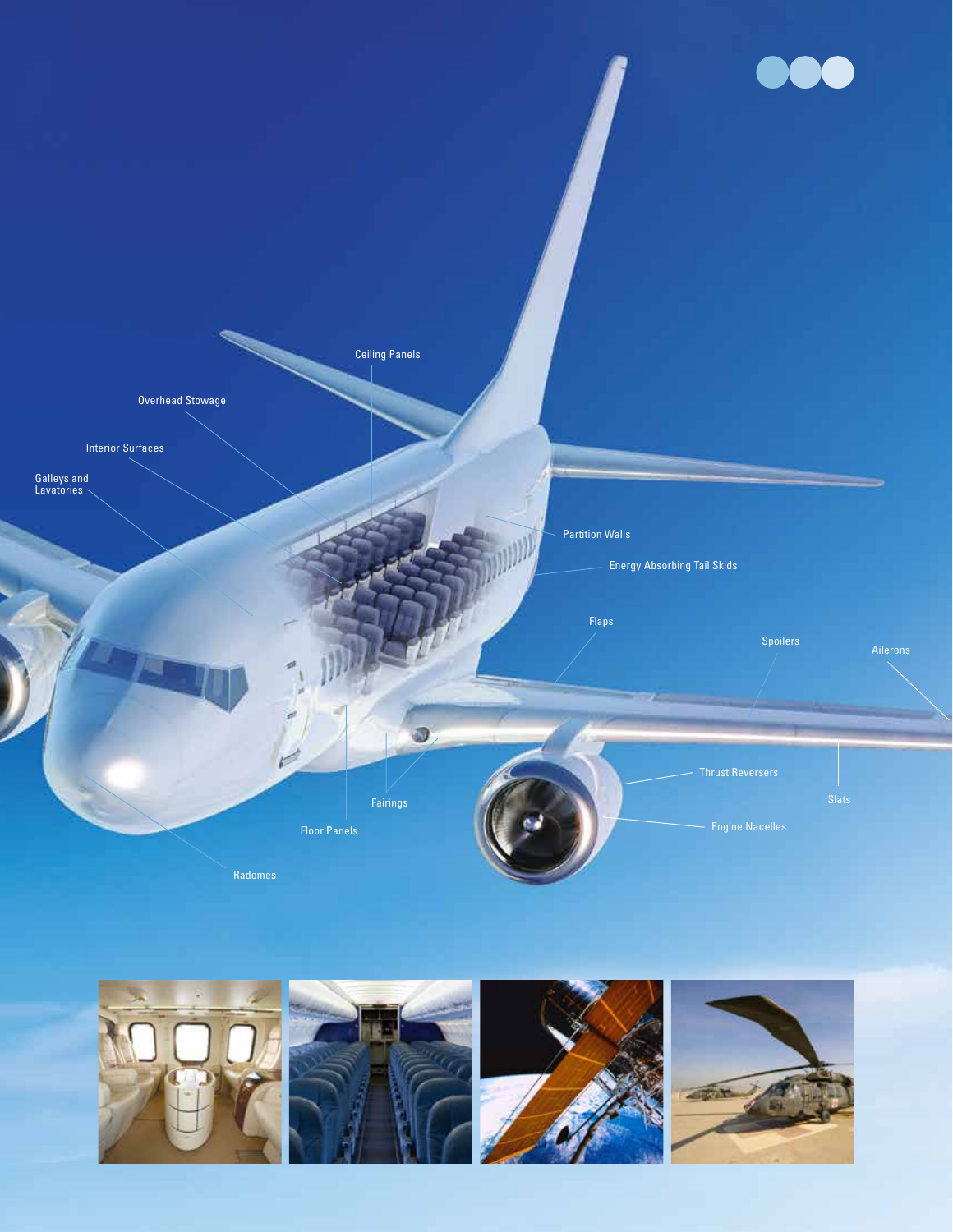# **Full Line of Honeycomb Core**

# Cell Size, Density and Material to Aerospace Specifications



#### **PN2 Aerospace Grade Aramid Fiber Honeycomb**

PN2 aerospace grade aramid fiber honeycomb exhibits outstanding flammability properties. It is manufactured from DuPont Nomex® paper (or equivalent) and coated with a heat resistant phenolic resin.

- High strength to weight ratio
- Fire resistant (self extinguishing)
- Corrosion resistant
- Excellent dielectric properties
- Thermally insulating
- High toughness
- Excellent creep and fatigue performance
- Good thermal stability
- Over expanded cell configuration suitable for forming simple curves
- Compatible with most adhesives used in sandwich composites



#### **PK2 Kevlar® N636 Para-Aramid Fiber Honeycomb**

PK2 Kevlar<sup>®</sup> N636 para-aramid fiber honeycomb is an extremely lightweight, high strength, non-metallic honeycomb manufactured with para-aramid fiber paper (DuPont Kevlar® N636 or equivalent) coated with a heat resistant phenolic resin. This core material exhibits improved performance characteristics over Nomex® in the areas of weight, strength, stiffness and fatigue.

- Up to 40% higher properties than comparable density Nomex® honeycomb
- Extremely high strength to weight ratio
- Excellent thermal and moisture stability
- Conforms to stringent smoke, toxicity and flammability standards



#### • Improved shear strength and modulus

#### **PAMG 5052 Aluminum Honeycomb**

PAMG 5052 aerospace grade aluminum honeycomb is a lightweight core material which offers superior strength over commercial grade aluminum honeycomb. PAMG 5052 honeycomb is made from 5052 aluminum alloy foil and meets all the requirements of AMS(MIL)-C-7438. PAMG 5052 honeycomb is available with Plascore's organo-metallic XR1 coating or phosphoric acid anodized PA3 coating.

- Available with XR1 or PA3 coating
- High strength to weight ratio
- Elevated use temperatures
- High thermal conductivity
- Excellent moisture and corrosion resistance
- Flame resistant
- Fungi resistant



#### **PAMG 5056 Aluminum Honeycomb**

PAMG 5056 aerospace grade aluminum honeycomb is a lightweight core material which offers superior strength over 5052 and commercial grade aluminum honeycomb. PAMG 5056 honeycomb is made from 5056 aluminum alloy foil and meets all the requirements of AMS(MIL)-C-7438. PAMG 5052 honeycomb is available with Plascore's organo-metallic XR1 coating or phosphoric acid anodized PA3 coating.

- Available with XR1 or PA3 coating
- High strength to weight ratio
- Elevated use temperatures
- High thermal conductivity
- Excellent moisture and corrosion resistance
- Flame resistant
- Fungi resistant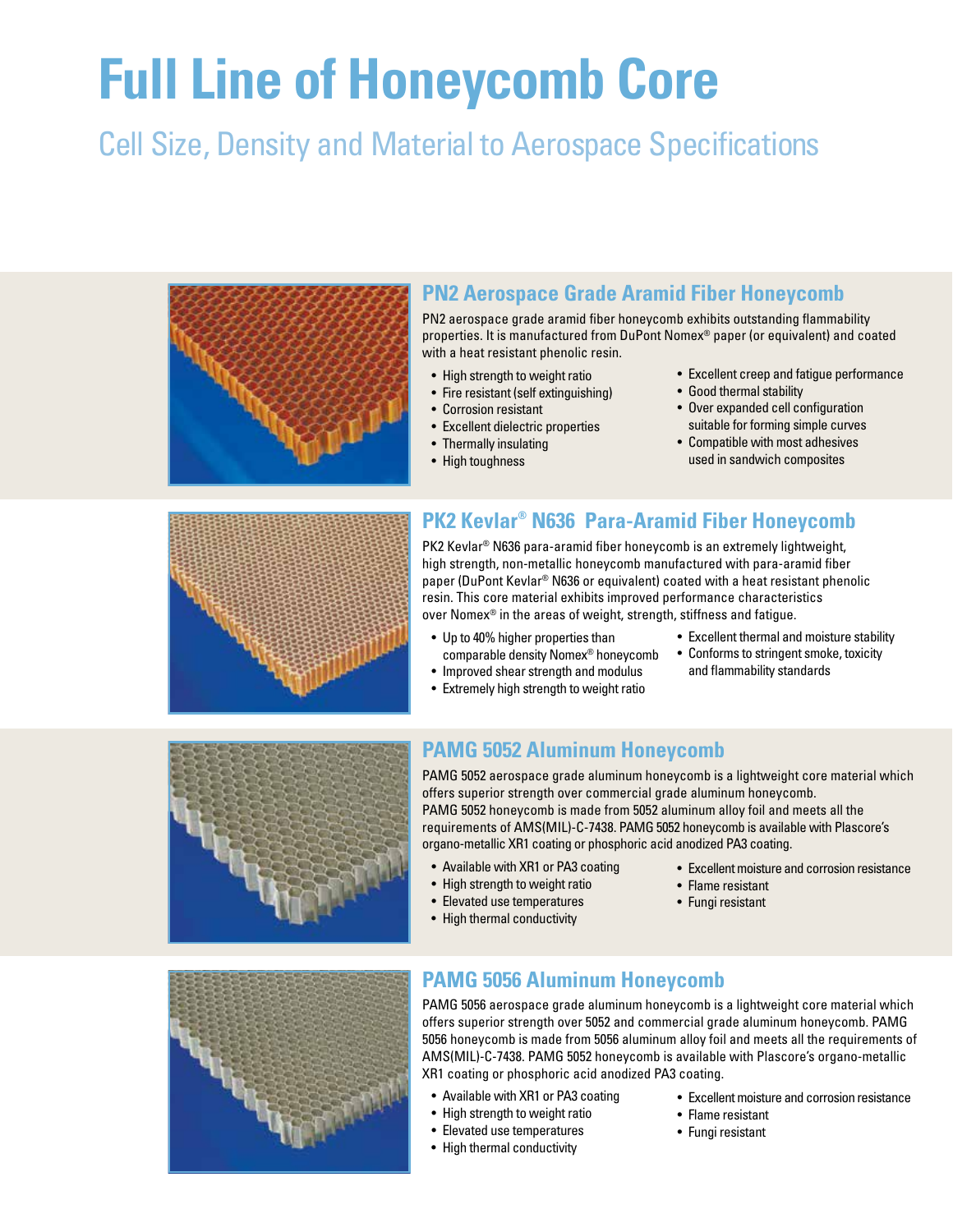

# Mechanical Properties for Typical Aerospace Applications

A full product listing can be found at www.plascore.com

| <b>PN2 Mechanical Properties</b> |                |                   |                                              |            |            |                 |                                  |                          |                |            |                 |                                  |            |                |            |            |            |       |
|----------------------------------|----------------|-------------------|----------------------------------------------|------------|------------|-----------------|----------------------------------|--------------------------|----------------|------------|-----------------|----------------------------------|------------|----------------|------------|------------|------------|-------|
| <b>PLASCORE®</b>                 | <b>DENSITY</b> |                   | <b>COMPRESSIVE (BARE)</b><br><b>STRENGTH</b> |            |            |                 | <b>PLATE SHEAR "L" DIRECTION</b> |                          |                |            |                 | <b>PLATE SHEAR "W" DIRECTION</b> |            |                |            |            |            |       |
| <b>Honeycomb</b>                 |                |                   |                                              |            |            | <b>STRENGTH</b> |                                  |                          | <b>MODULUS</b> |            | <b>STRENGTH</b> |                                  |            | <b>MODULUS</b> |            |            |            |       |
| <b>Designation</b>               |                |                   | <b>TYP</b>                                   |            | <b>MIN</b> |                 |                                  | <b>TYP</b><br><b>MIN</b> |                |            | <b>TYP</b>      |                                  | <b>TYP</b> |                | <b>MIN</b> |            | <b>TYP</b> |       |
|                                  | $Ib/ft^3$      | kg/m <sup>3</sup> | <b>DSI</b>                                   | <b>MPa</b> | psi        | <b>MPa</b>      | psi                              | <b>MPa</b>               | DSİ            | <b>MPa</b> | ksi             | Gpa                              | psi        | <b>MPa</b>     | <b>DSI</b> | <b>MPa</b> | ksi        | Gpa   |
| PN2-1/8-1.8                      | 1.8            | 29                | 85                                           | 0.59       | 74         | 0.51            | 75                               | 0.52                     | 60             | 0.41       | 3.8             | 0.026                            | 45         | 0.31           | 32         | 0.22       | 1.7        | 0.012 |
| PN2-1/8-3.0                      | 3.0            | 48                | 290                                          | 2.00       | 200        | l.38            | 205                              | l.41                     | 140            | 0.97       | 6.7             | 0.046                            | 105        | 0.72           | 74         | 0.51       | 3.5        | 0.024 |
| PN2-1/8-4.0                      | 4.0            | 64                | 515                                          | 3.55       | 350        | 2.41            | 275                              | .90                      | 215            | .48        | 8.6             | 0.059                            | 150        | .04            | 108        | 0.74       | 4.7        | 0.032 |
| PN2-3/16-3.0                     | 3.0            | 48                | 300                                          | 2.07       | 200        | l.38            | 185                              | .28                      | 140            | 0.97       | 6.1             | 0.042                            | 110        | 0.76           | 67         | 0.46       | 4.1        | 0.028 |
| PN2-3/16-3.0-0V                  | 3.0            | 48                | 280                                          | 1.93       | 250        | 1.72            | 115                              | 0.79                     | 75             | 0.52       | 3.3             | 0.023                            | 135        | 0.93           | 75         | 0.52       | 6.6        | 0.045 |

| <b>PK2 Typical Mechanical Properties</b> |                    |                   |                                       |            |                                  |      |                |                                  |                 |      |                |       |
|------------------------------------------|--------------------|-------------------|---------------------------------------|------------|----------------------------------|------|----------------|----------------------------------|-----------------|------|----------------|-------|
| <b>PLASCORE®</b>                         | <b>DENSITY</b>     |                   | <b>COMPRESSIVE</b><br>(BARE) STRENGTH |            | <b>PLATE SHEAR "L" DIRECTION</b> |      |                | <b>PLATE SHEAR "W" DIRECTION</b> |                 |      |                |       |
| <b>Honeycomb Designation</b>             |                    |                   |                                       |            | <b>STRENGTH</b>                  |      | <b>MODULUS</b> |                                  | <b>STRENGTH</b> |      | <b>MODULUS</b> |       |
|                                          | lb/ft <sup>3</sup> | kq/m <sup>3</sup> | psi                                   | <b>MPa</b> | psi                              | Mpa  | ksi            | Gpa                              | <b>DSI</b>      | Mpa  | ksi            | Gpa   |
| PK2-1/8-2.5                              | 2.5                | 40.0              | 225                                   | .55        | 190                              | 1.31 | 15.0           | 0.104                            | 115             | 0.79 | 8.1            | 0.056 |
| PK2-1/8-3.0                              | 3.0                | 48.1              | 315                                   | 2.17       | 235                              | 1.62 | 15.6           | 0.107                            | 140             | 0.97 | 9.0            | 0.062 |

| <b>PAMG 5052 Typical Mechanical Properties</b> |                                          |                      |                       |                           |                                  |                       |                      |         |  |  |
|------------------------------------------------|------------------------------------------|----------------------|-----------------------|---------------------------|----------------------------------|-----------------------|----------------------|---------|--|--|
|                                                | <b>PLASCORE® HONEYCOMB DESIGNATION</b>   |                      |                       | <b>COMPRESSIVE (BARE)</b> | <b>PLATE SHEAR "W" DIRECTION</b> |                       |                      |         |  |  |
| <b>CELL SIZE (IN)</b>                          | <b>NOMINAL</b><br><b>FOIL GAUGE (IN)</b> |                      | <b>STRENGTH (PSI)</b> | <b>MODULUS (KSI)</b>      |                                  | <b>STRENGTH (PSI)</b> | <b>MODULUS (KSI)</b> |         |  |  |
|                                                |                                          | <b>DENSITY (PCF)</b> |                       |                           | "L'                              | " $W$ "               |                      | " $W$ " |  |  |
| 1/8                                            | .0007                                    | 3.1                  | 270                   | 75                        | 210                              | 130                   | 45                   | 22      |  |  |
| 1/8                                            | .001                                     | 4.5                  | 520                   | 150                       | 340                              | 220                   | 70                   | 31      |  |  |
| 3/16                                           | .002                                     | 5.7                  | 770                   | 220                       | 460                              | 300                   | 90                   | 38      |  |  |
| 1/4                                            | .0015                                    | 3.4                  | 320                   | 90                        | 235                              | 150                   | 50                   | 24      |  |  |
| 1/4                                            | .002                                     | 4.3                  | 480                   | 140                       | 320                              | 210                   | 66                   | 29      |  |  |

| <b>PAMG 5056 Typical Mechanical Properties</b> |                                          |                      |                       |                           |                                  |                       |                      |         |  |  |
|------------------------------------------------|------------------------------------------|----------------------|-----------------------|---------------------------|----------------------------------|-----------------------|----------------------|---------|--|--|
|                                                | <b>PLASCORE® HONEYCOMB DESIGNATION</b>   |                      |                       | <b>COMPRESSIVE (BARE)</b> | <b>PLATE SHEAR "W" DIRECTION</b> |                       |                      |         |  |  |
| <b>CELL SIZE (IN)</b>                          | <b>NOMINAL</b><br><b>FOIL GAUGE (IN)</b> |                      | <b>STRENGTH (PSI)</b> | <b>MODULUS (KSI)</b>      |                                  | <b>STRENGTH (PSI)</b> | <b>MODULUS (KSI)</b> |         |  |  |
|                                                |                                          | <b>DENSITY (PCF)</b> |                       |                           | "L"                              | " $W$ "               | $n_1 n$              | " $W$ " |  |  |
| 1/8                                            | .0007                                    | 3.1                  | 340                   | 97                        | 250                              | 155                   | 45                   | 20      |  |  |
| 1/8                                            | .001                                     | 4.5                  | 630                   | 185                       | 425                              | 255                   | 70                   | 38      |  |  |
| 1/8                                            | .0015                                    | 6.1                  | 1000                  | 295                       | 640                              | 370                   | 102                  | 38      |  |  |
| 3/16                                           | .0007                                    | 2.0                  | 155                   | 45                        | 140                              | 85                    | 27                   | 13      |  |  |
| 3/16                                           | .001                                     | 3.1                  | 340                   | 97                        | 255                              | 155                   | 45                   | 20      |  |  |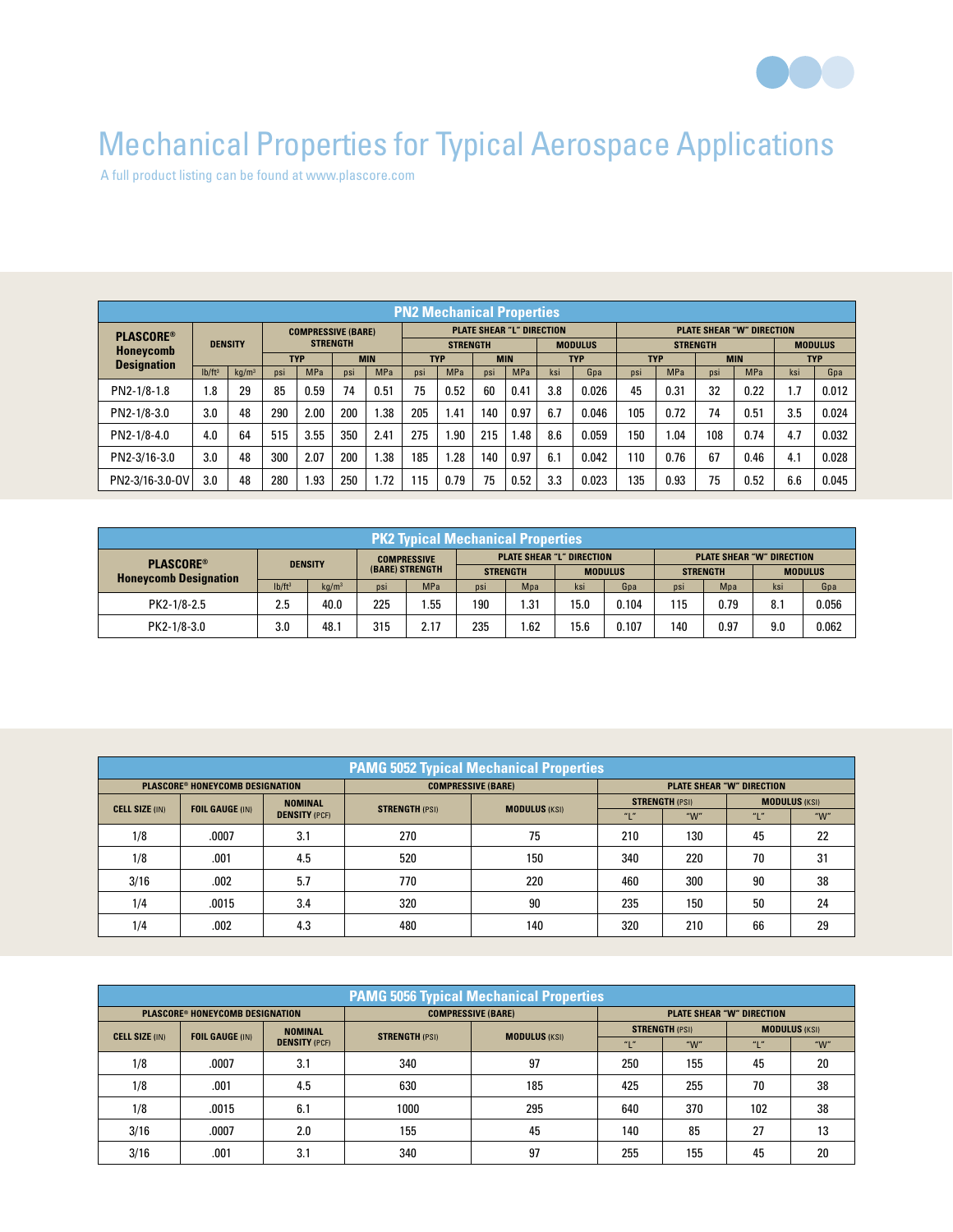# **Fabrication & Technical Support**









# **Manufacturing Competencies**

Lean manufacturing principles are employed throughout manufacturing, administration, and validation to reduce lead times while assuring optimum quality.

Plascore capabilities include adhesive development, precision cutting, slotting, chamfering, expanding, and automated assembly. Tight tolerances and unique profiles are achieved through engineering expertise.

#### **Quality Assurance – AS9100 Certified**

Plascore is AS9100 registered and has a range of testing capabilities. Our on-site validation lab is experienced in providing timely and accurate first article submissions to aerospace customers.

Mechanical testing confirms cell size, density, compression and shear values are within specification. Certification documents are included upon request for validation and tracking purposes.

## **Machined Core**

Plascore has the in-house capabilities to deliver custom parts to print with the highest level of accountability and quality.

With the addition of a 40,000  $ft^2$  building, we can offer 5-axis CNC machining, roll forming, heat forming, splicing, cut to size, high density cores, and more according to your specific honeycomb needs.

## **Energy Absorption Products**

Plascore offers lightweight energy absorbing honeycomb products built to specification. Aluminum honeycomb is an ideal energy absorber for aerospace applications where weight and envelope constraints are critical.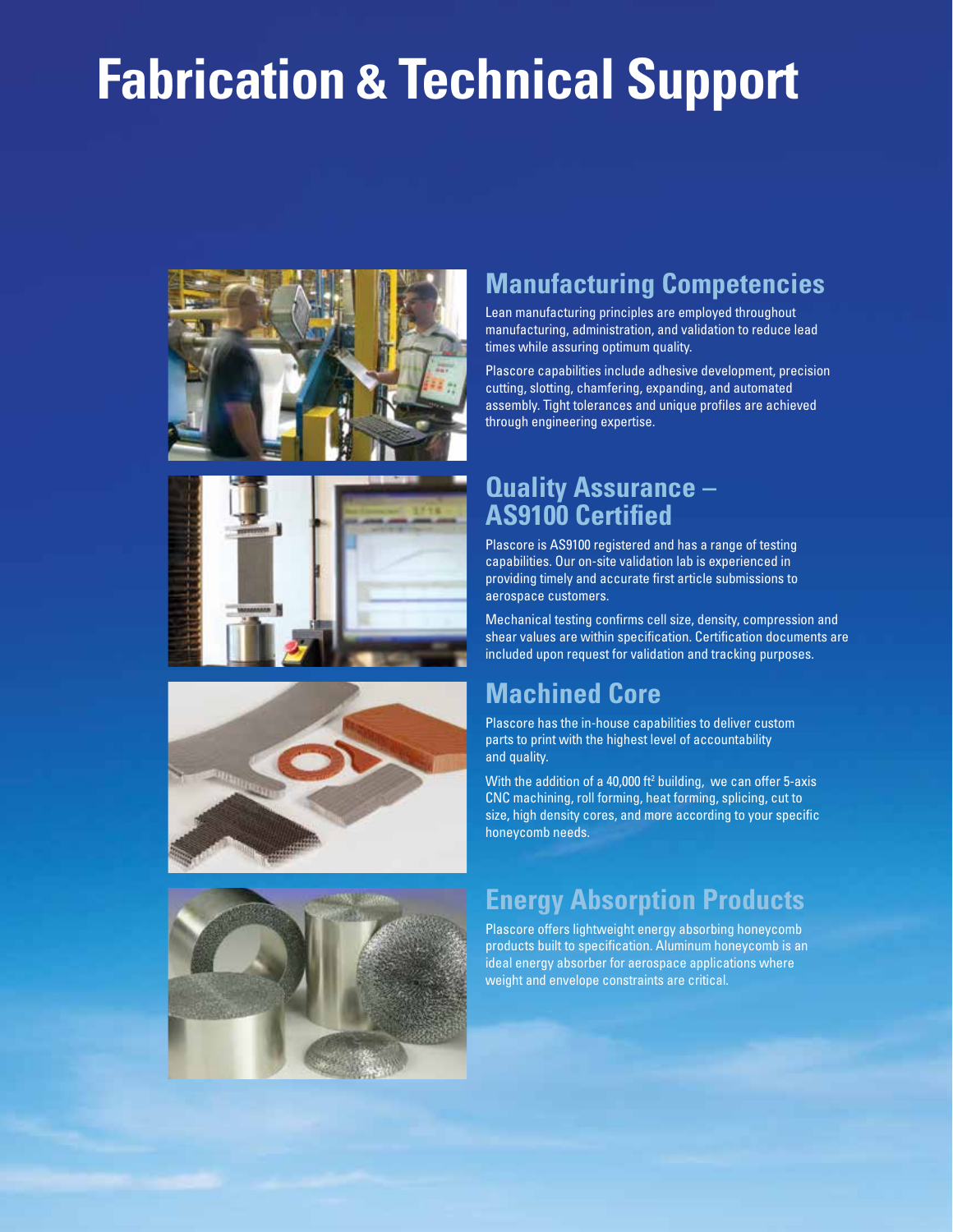# **Global Aerospace Presence**

## **Plascore Supports Numerous Customers According to Aerospace Industry Specifications**

## **Aluminum Honeycomb Core**

- **• AAR**
- **• AIDC**
- **• Airbus**
- **• Alliance Space Systems**
- **• Applied Aerospace**
- **• ATK Space Systems**
- **• Bell Helicopter**
- **• Bombardier**
- **• Boeing Satellite Systems**
- **• Kaman Aerospace**
- **• SpaceX**
- **• Teklam**
- **• UTC Aerospace Systems**
- **• Zodiac**

## **Aramid Fiber Honeycomb Core**

- **• AAR**
- **• Airbus**
- **• B/E Aerospace**
- **• Bell Helicopter**
- **• Boeing Helicopter**
- **• Bombardier**
- **• Embraer**
- **• FACC AG**
- **• General Atomics Aeronautical**
- **• Gulfstream**
- **• McDonnell Douglas**
- **• Northrop Grumman**
- **• Thales Alenia**
- **• Zodiac**



**FROCS**